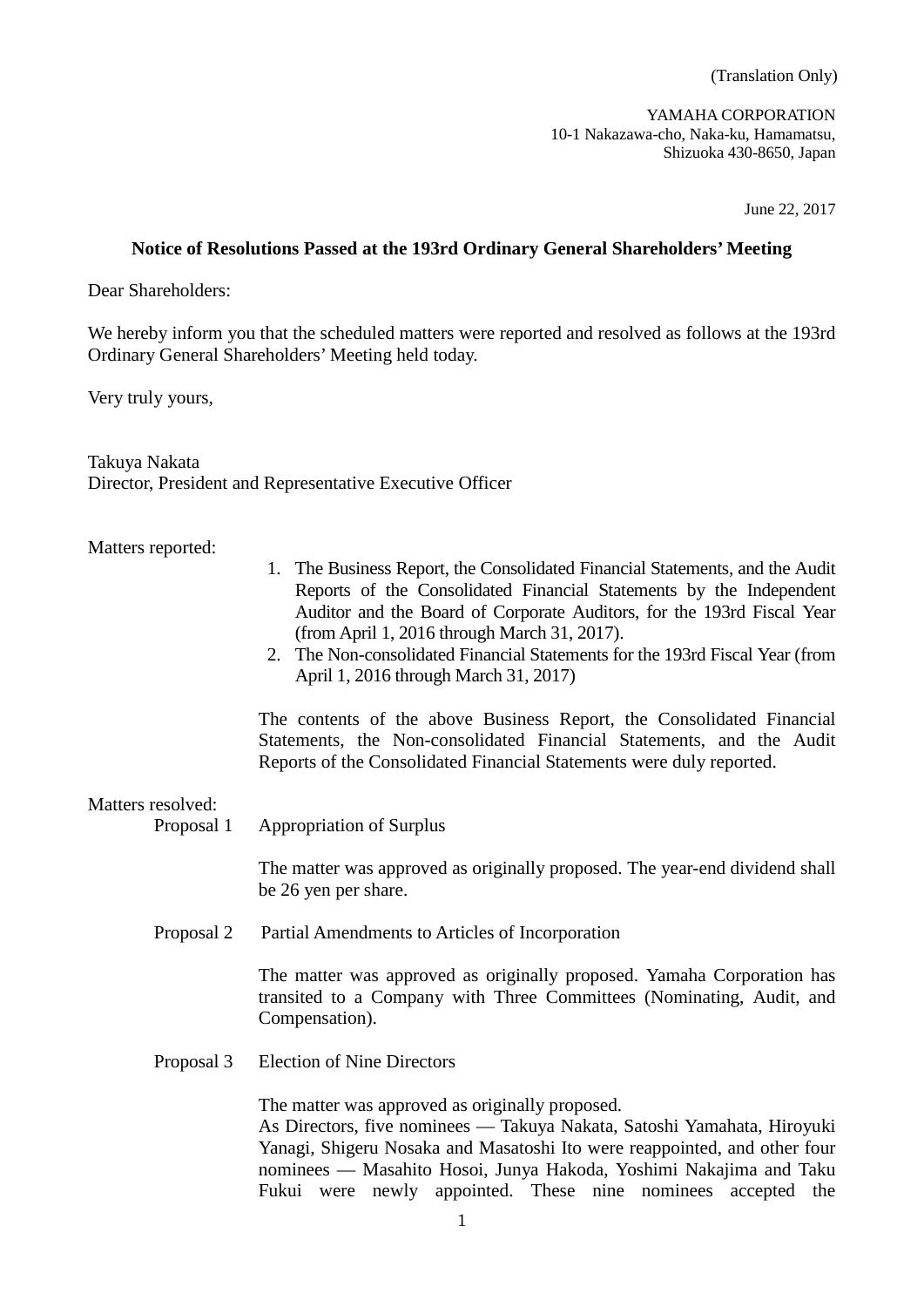## appointment.

\*\*\*\*\*\*\*\*\*\*\*\*\*\*\*\*\*\*\*\*\*\*\*\*\*\*\*\*\*\*\*\*\*\*\*\*\*\*\*\*\*\*\*\*\*\*\*\*\*\*\*\*\*\*\*\*\*\*\*\*\*\*\*\*\*\*\*\*\*\*\*\*\*\*\*\*\*\*\*\*

At a Board of Directors meeting held immediately after the conclusion of the shareholders' meeting, the members of Nominating Committee, Audit Committee and Compensation Committee were elected and duly appointed. In addition, Executive Officers and the President, Representative Executive Officer were elected and duly appointed. The Directors, members of each Committees and Executive Officers are as follows.

| <b>Directors</b>                            |                  |                          |                   |  |
|---------------------------------------------|------------------|--------------------------|-------------------|--|
| Director:                                   | Takuya Nakata    | <b>Outside Director:</b> | Masatoshi Ito     |  |
| Director:                                   | Satoshi Yamahata | <b>Outside Director:</b> | Junya Hakoda      |  |
| Director:                                   | Masahito Hosoi   | <b>Outside Director:</b> | Yoshimi Nakajima  |  |
| <b>Outside Director:</b>                    | Hiroyuki Yanagi  | <b>Outside Director:</b> | Taku Fukui        |  |
| <b>Outside Director:</b>                    | Shigeru Nosaka   |                          |                   |  |
| Nominating Committee                        |                  |                          |                   |  |
|                                             | Takuya Nakata    |                          | Shigeru Nosaka    |  |
|                                             | Hiroyuki Yanagi  |                          | Masatoshi Ito     |  |
| <b>Audit Committee</b>                      |                  |                          |                   |  |
|                                             | Masahito Hosoi   |                          | Yoshimi Nakajima  |  |
|                                             | Junya Hakoda     |                          | Taku Fukui        |  |
| <b>Compensation Committee</b>               |                  |                          |                   |  |
|                                             | Takuya Nakata    |                          | Shigeru Nosaka    |  |
|                                             | Hiroyuki Yanagi  |                          | Masatoshi Ito     |  |
| <b>Executive Officers</b>                   |                  |                          |                   |  |
| President, Representative Executive Officer |                  |                          | Takuya Nakata     |  |
| <b>Managing Executive Officer</b>           |                  |                          | Shinobu Kawase    |  |
| <b>Managing Executive Officer</b>           | Satoshi Yamahata |                          |                   |  |
| <b>Executive Officer</b>                    |                  |                          | Shigeki Fujii     |  |
| <b>Executive Officer</b>                    |                  |                          | Akira Iizuka      |  |
| <b>Executive Officer</b>                    |                  |                          | Seiichi Yamaguchi |  |
| <b>Executive Officer</b>                    |                  |                          | Takashi Dairokuno |  |
|                                             |                  |                          |                   |  |

\*\*\*\*\*\*\*\*\*\*\*\*\*\*\*\*\*\*\*\*\*\*\*\*\*\*\*\*\*\*\*\*\*\*\*\*\*\*\*\*\*\*\*\*\*\*\*\*\*\*\*\*\*\*\*\*\*\*\*\*\*\*\*\*\*\*\*\*\*\*\*\*\*\*\*\*\*\*\*\*

#### (Information)

1. Payment of Dividend

Please receive your year-end dividend for the 193rd fiscal year (26 yen per share) during the payment period (from June 23, 2017 to August 4, 2017) at your nearby office of Japan Post Bank Co., Ltd., and post office by submitting the enclosed "Receipt of the Dividend".

If you have already requested us to transfer your dividend to your account, we have enclosed the "Dividend Calculation Sheet" and "the Notice of Transfer". If you have already requested us to transfer your dividend to the accounts at your securities companies in proportion to the number of shares, we have enclosed the "Dividend Calculation Sheet" and "the Notice of manner of receiving the dividend". Please confirm the above documents.

We also enclosed "Dividend Calculation Sheet" for shareholders who are to receive dividends by "Receipt of the Dividend". After receiving your dividend, "Dividend Calculation Sheet" is used to confirm the amount of dividend received and for your income tax return.

2. Reports to be Sent to Shareholders with Less Than One Unit If you are a shareholder with less than one unit (less than one hundred shares), please read "the 193rd